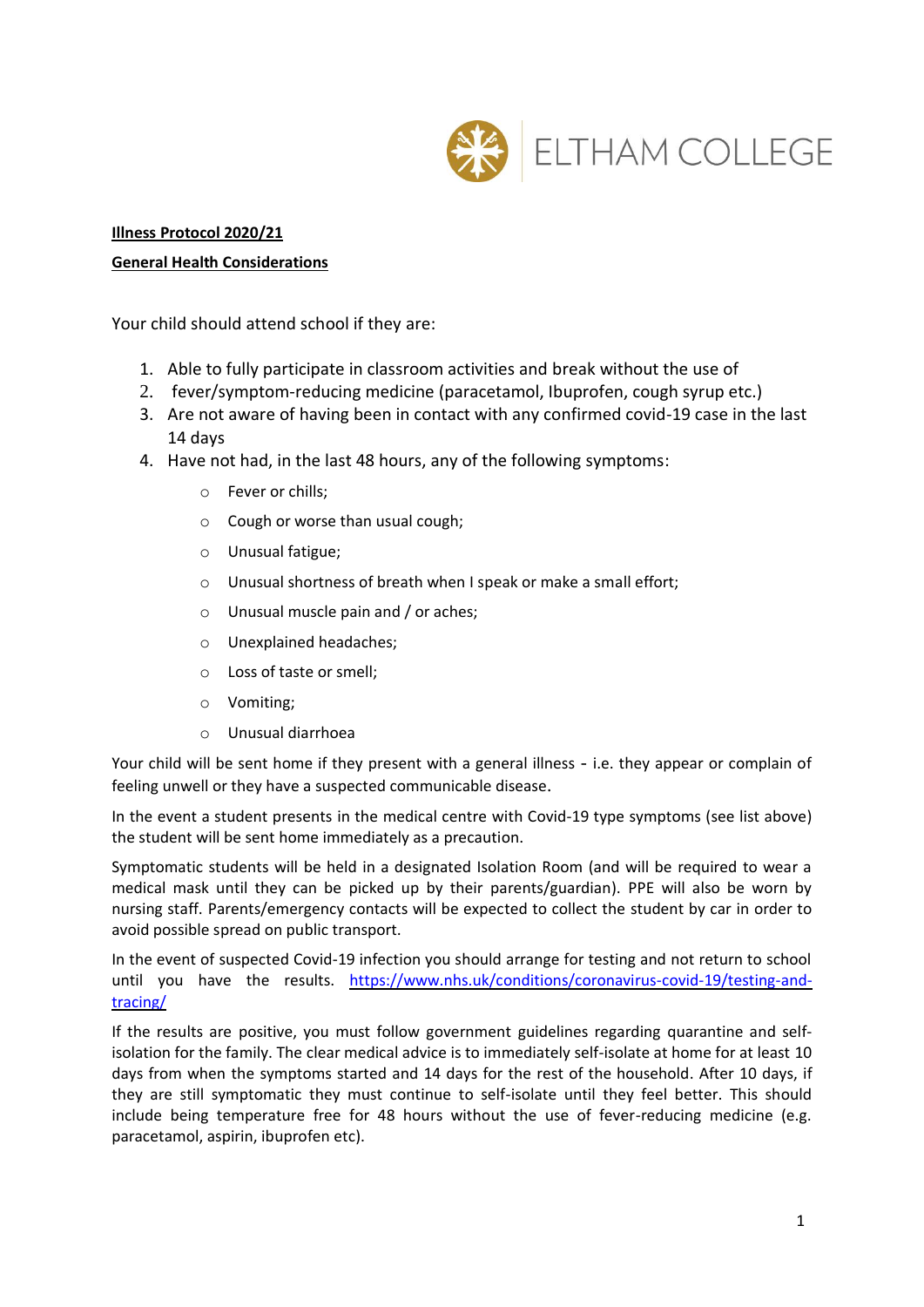Note: They do not need to self-isolate if they only have a cough or loss of sense of smell/taste after 10 days, as these symptoms can last for several weeks after the infection has gone.

# **Isolation and Quarantine rules**

If a member of the family that lives in the same household displays any Covid-19 symptoms, the whole family household must self-isolate for 14 days. The student **must** not come to school during this time. The 14-day period starts from the day when the first person in the household became ill/displayed symptoms.

If the Covid-19 results are negative, students must be symptom and fever free for at least 48 hours before returning to school.

# **Return to School After Illness**

- On return to school following absence due to an illness or isolation, students must be checked by the Nurse upon arrival to school, before going to the classroom;
- Students who arrive with fever of 37.8 or higher, or have taken fever reducing medication will not be given access to the classroom and parents will be notified to pick up their child immediately;
- When the child returns to school, he/she must be fit enough to participate in school activities.

# **Siblings at the same school**

If one of your children is unwell, for example with a fever, this raises the question as to whether their sibling should come to school.

In line with school policy, the unwell child will need to be off school. As fever is one of the common symptoms of Covid-19 we would recommend that your child be tested.

### **We would ask that the sibling does not come to school until the test results are known.**

|   | The condition                                                                                                                                               | What to do                                                                                                                                                                                                                                                                                                         | <b>Absence</b><br>classification/work                                                    |
|---|-------------------------------------------------------------------------------------------------------------------------------------------------------------|--------------------------------------------------------------------------------------------------------------------------------------------------------------------------------------------------------------------------------------------------------------------------------------------------------------------|------------------------------------------------------------------------------------------|
| A | My child has one or more of<br>the symptoms of Covid-19<br>cough (usually dry), high<br>temperature difficulty<br>breathing, sudden loss of<br>smell/taste. | Do not send your child to school.<br>Arrange for a Covid-19 test.<br>Stay off school for at least 10 days, and<br>until they have been without symptoms<br>for two days. Family self-isolate for 14<br>days. They may be able to stop self-<br>isolating earlier than 10 days if tested<br>with a negative result. | Authorised absence.                                                                      |
| B | My child is well, but<br>someone else in the<br>household has one or more<br>of the common symptoms of<br>Covid-19 cough (usually dry),                     | Your child must self-isolate with the<br>family for 14 days and must not come to<br>school during this time. The 14-day<br>period starts from the day when the first<br>person in the household became ill. You                                                                                                    | Authorised absence.<br>Remote learning<br>provided through<br>Show My<br>Homework and/or |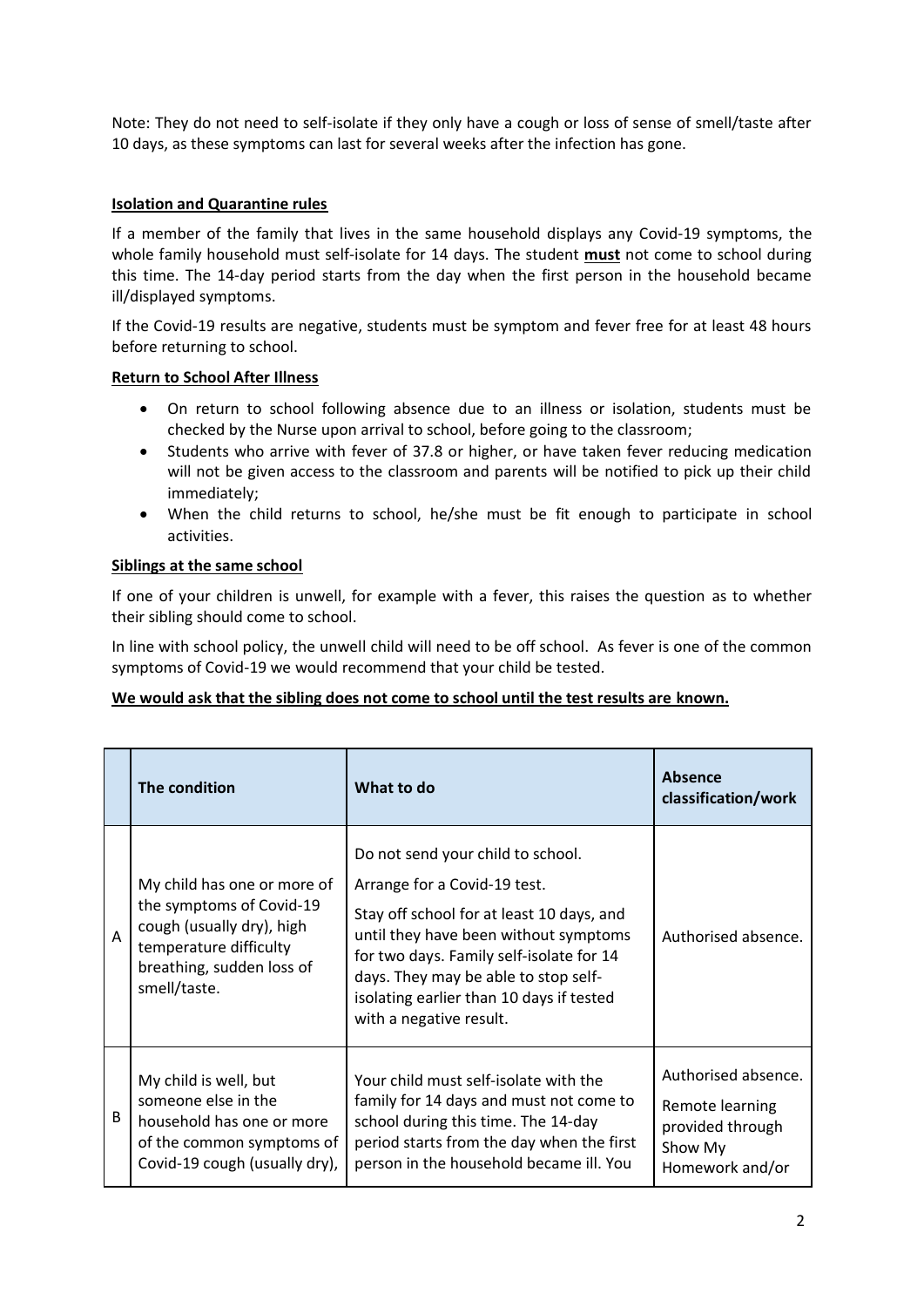|              | fever, difficulty breathing,<br>sudden loss of smell/taste.                                                                                                                                                                                                                                                                                                                                                                                                                                                                | may be able to stop self-isolating earlier<br>than 14 days if you get a negative test<br>result.                                                                                                                                                                                                                                                                                                                                                                                                                                                                                                                                                                                                                                                                                                                                             | MS Teams.                                                                                                       |
|--------------|----------------------------------------------------------------------------------------------------------------------------------------------------------------------------------------------------------------------------------------------------------------------------------------------------------------------------------------------------------------------------------------------------------------------------------------------------------------------------------------------------------------------------|----------------------------------------------------------------------------------------------------------------------------------------------------------------------------------------------------------------------------------------------------------------------------------------------------------------------------------------------------------------------------------------------------------------------------------------------------------------------------------------------------------------------------------------------------------------------------------------------------------------------------------------------------------------------------------------------------------------------------------------------------------------------------------------------------------------------------------------------|-----------------------------------------------------------------------------------------------------------------|
| $\mathsf{C}$ | My child has tested positive<br>for Covid-19.                                                                                                                                                                                                                                                                                                                                                                                                                                                                              | Do not send your child to school. Inform<br>the school. They must Isolate for 10 days<br>and the family for 14 days. Everyone in<br>your support bubble must also keep self-<br>isolating. They must keep self-isolating if<br>they have any of these symptoms after 10<br>days:<br>a high temperature or feeling hot and<br>shivery;<br>a runny nose or sneezing;<br>feeling or being sick;<br>diarrhoea;<br>Only stop self-isolating when these<br>symptoms have gone.                                                                                                                                                                                                                                                                                                                                                                     | Authorised absence.                                                                                             |
| D            | My child has one or more of<br>the common symptoms of<br>Covid-19 but has tested<br><b>NEGATIVE for Covid-19.</b>                                                                                                                                                                                                                                                                                                                                                                                                          | Do not send your child to school until<br>they have been without symptoms for at<br>least 48 hours (except loss of smell/taste,<br>which can take longer to come back)                                                                                                                                                                                                                                                                                                                                                                                                                                                                                                                                                                                                                                                                       | Authorised absence.                                                                                             |
| E            | My child has had close<br>personal contact with<br>someone who has tested<br>positive for Covid-19. close<br>contact means:<br>face to face contact with<br>an infected individual<br>for any length of time,<br>within 1 metre,<br>including being coughed<br>on, a face to face<br>conversation, or<br>unprotected physical<br>contact (skin-to-skin)<br>proximity contacts -<br>extended close contact<br>(within 1 to 2 metres for<br>more than 15 minutes)<br>with an infected<br>individual<br>travelling in a small | Do not send your child to school for 14<br>days following the positive diagnosis of<br>the affected person with whom your child<br>has had contact. Your child should<br>observe the quarantine guidelines. Only<br>send your child back to school if s/he<br>does not develop symptoms during that<br>time or is tested negative.<br>Household members of those contacts<br>who are sent home do not need to self-<br>isolate themselves unless the child, young<br>person or staff member who is self-<br>isolating subsequently develops<br>symptoms. If someone in a class or group<br>that has been asked to self-isolate<br>develops symptoms themselves within<br>their 14-day isolation period they should<br>follow 'stay at home: guidance for<br>households with possible or confirmed<br>coronavirus (COVID-19) infection'. They | Authorised<br>absence.<br><b>Remote Learning</b><br>provided through<br>Show My<br>Homework and/or<br>MS Teams. |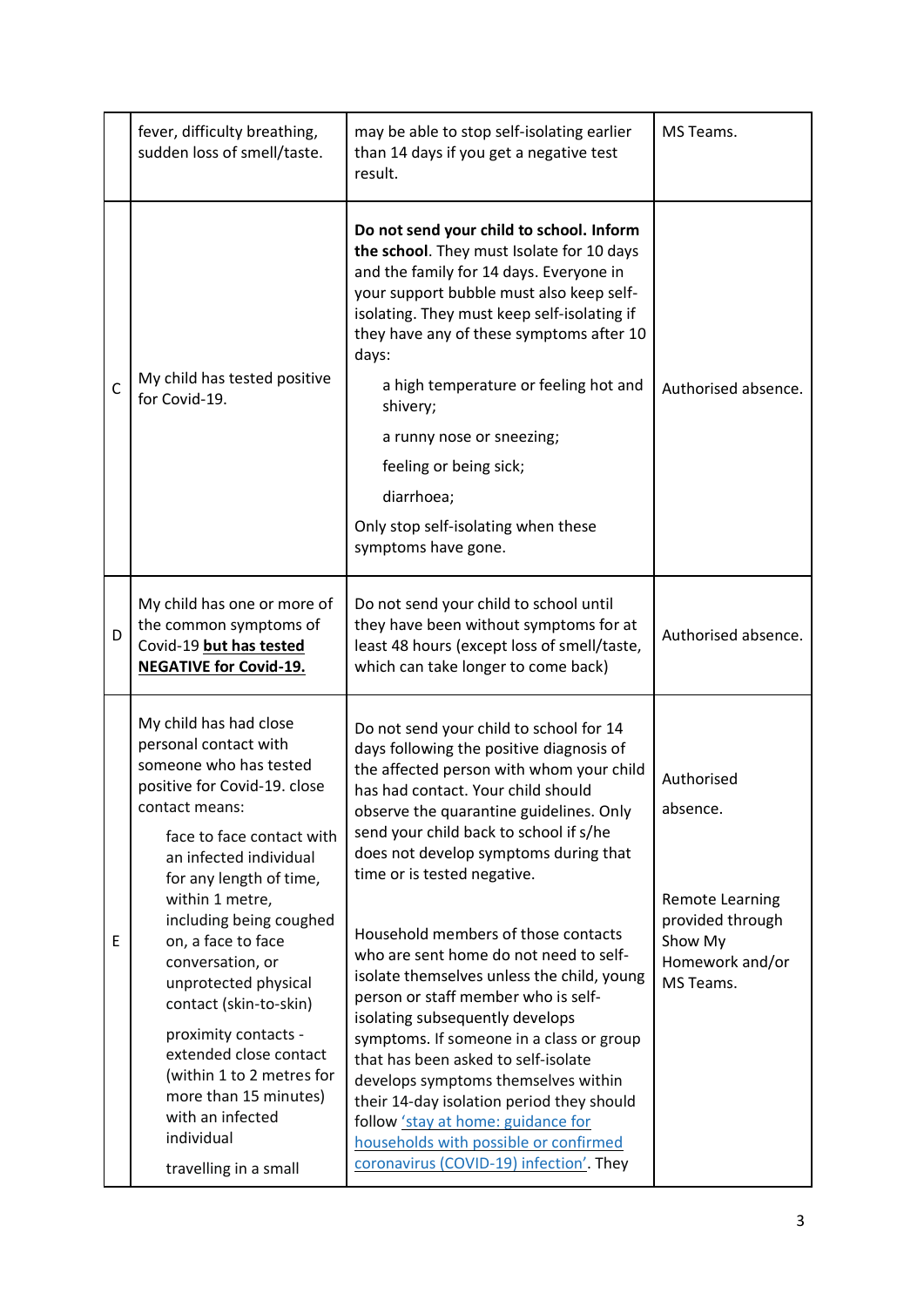|   | vehicle, like a car, with<br>an infected person                                                                                                                                                                                | should get a test, and:<br>if the test delivers a negative result,<br>they must remain in isolation for the<br>remainder of the 14-day isolation<br>period. This is because they could<br>still develop the coronavirus (COVID-<br>19) within the remaining days.<br>if the test result is positive, they<br>should inform their setting<br>immediately, and must isolate for at<br>least 10 days from the onset of their<br>symptoms (which could mean the<br>self-isolation ends before or after the<br>original 14-day isolation period).<br>Their household should self-isolate<br>for at least 14 days from when the<br>symptomatic person first had<br>symptoms, following 'stay at home:<br>guidance for households with<br>possible or confirmed coronavirus<br>(COVID-19) infection' |                                                                                                                                                                                                                                                        |
|---|--------------------------------------------------------------------------------------------------------------------------------------------------------------------------------------------------------------------------------|-----------------------------------------------------------------------------------------------------------------------------------------------------------------------------------------------------------------------------------------------------------------------------------------------------------------------------------------------------------------------------------------------------------------------------------------------------------------------------------------------------------------------------------------------------------------------------------------------------------------------------------------------------------------------------------------------------------------------------------------------------------------------------------------------|--------------------------------------------------------------------------------------------------------------------------------------------------------------------------------------------------------------------------------------------------------|
| F | My child has a pre-existing<br>medical condition (high<br>blood pressure, diabetes,<br>cardiovascular disease,<br>chronic respiratory disease<br>or cancer) which puts them<br>in the special risk categories<br>for Covid-19. | Follow advice from your GP or specialist<br>practitioner and inform the school if the<br>doctor's advice is to keep the child home.                                                                                                                                                                                                                                                                                                                                                                                                                                                                                                                                                                                                                                                           | Authorised absence.<br>GP letter required.<br>Remote learning<br>provided through<br>SMH and/or MS<br>Teams.                                                                                                                                           |
| G | I have a family member<br>living within my household<br>who is in the Special Risk<br>categories.                                                                                                                              | If your child lives in a household with<br>someone who is extremely clinically<br>vulnerable, as set out in the COVID-19<br>guidance<br>(https://www.gov.uk/government/public<br>ations/guidance-on-shielding-and-<br>protecting-extremely-vulnerable-persons-<br>from-covid-19) it is advised they only<br>attend school if stringent social distancing<br>can be adhered to.                                                                                                                                                                                                                                                                                                                                                                                                                | If families choose to<br>quarantine child<br>preventively -<br>unauthorised<br>absence.<br>If based on medical<br>advice, with a letter<br>authorised absence.<br>Remote learning<br>provided through<br>Show My<br>Homework and/or<br><b>MS Teams</b> |
| H | I don't feel comfortable with<br>the decision to keep school                                                                                                                                                                   | Guideline state that healthy children                                                                                                                                                                                                                                                                                                                                                                                                                                                                                                                                                                                                                                                                                                                                                         | Unauthorised                                                                                                                                                                                                                                           |